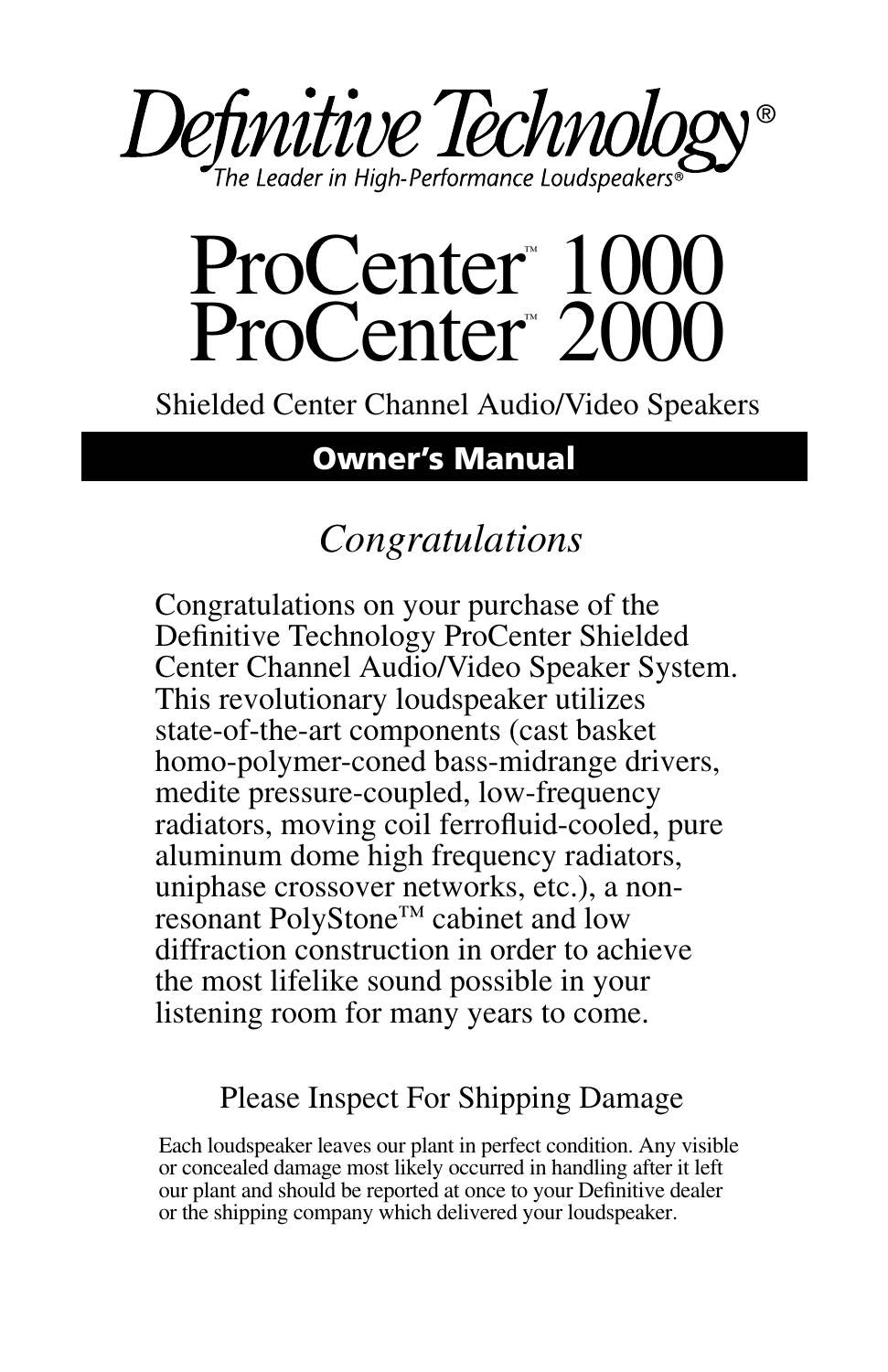#### **ProCenter Shielded Center Channel Speaker**

Your Definitive Technology ProCenter is a compact high definition loudspeaker system designed for use in audio/video systems of the highest quality. Because of its low profile, wide range, high power handling and articulate clarity, it is ideal for use as a center channel in conjunction with Dolby Surround Sound ProLogic and Dolby Digital AC-3 decoding.

#### **Connecting Your Loudspeakers**

It is critical for proper performance that all speakers (left, right and center) be connected in proper phase. Note that one terminal on each speaker (the +) is colored red and the other (the -) is colored black. Please make certain that you connect the red (+) terminal on each speaker to the red (+) terminal of its channel on your amplifier or receiver, and the black (-) terminal to the black (-) terminal. It is essential that all speakers be connected in the same way to the amplifier (in phase). If you experience a great lack of bass, it is likely that one speaker is out of phase with the others.

**Usually if distortion is heard when the speakers are being driven at loud levels, it is caused by driving (turning up) the amplifier too loud and not driving the speakers with more power than they can handle. Remember, most amplifiers put out their full rated power well before the volume control is turned all the way up! If your speakers distort when you play them loud, turn down the amplifier or get a bigger one.**

## **Speaker Break-In**

Your ProCenter should sound good right out of the box; however, an extended break-in period of 20-40 hours or more of playing is required to reach full performance capability. Break-in allows the suspensions to work in and results in fuller bass, a more open "blossoming" midrange and smoother high frequency reproduction.

## **Positioning the ProCenter in Your Room**

#### **For Center Channel Use**

Your ProCenter should be placed on above or below the TV.

#### **ProCenter Vertical Angle Adjustment**

Your ProCenter loudspeaker has a simple built-in devise which allows you to adjust the vertical angle of the speaker. Please note that on the rear/center/underside of the speaker there is a foot. When you set the speaker down, the speaker will ealn back and rest on the foot. By varying how far you screw in the foot, you can adjust the vertical angle of the speaker. We suggest that you aim the speaker so that it aims directly towards the height of the listeners' ears.

#### **Wall Mounting the ProCenter**

Your ProCenter has two threaded inserts on the back, which can be used with a pair of optional ProMounts to mount the ProCenter on the wall. Use toggle bolts or other similar fasteners to hold the ProMount to the wall. **Do not use unanchored screws in the wall.**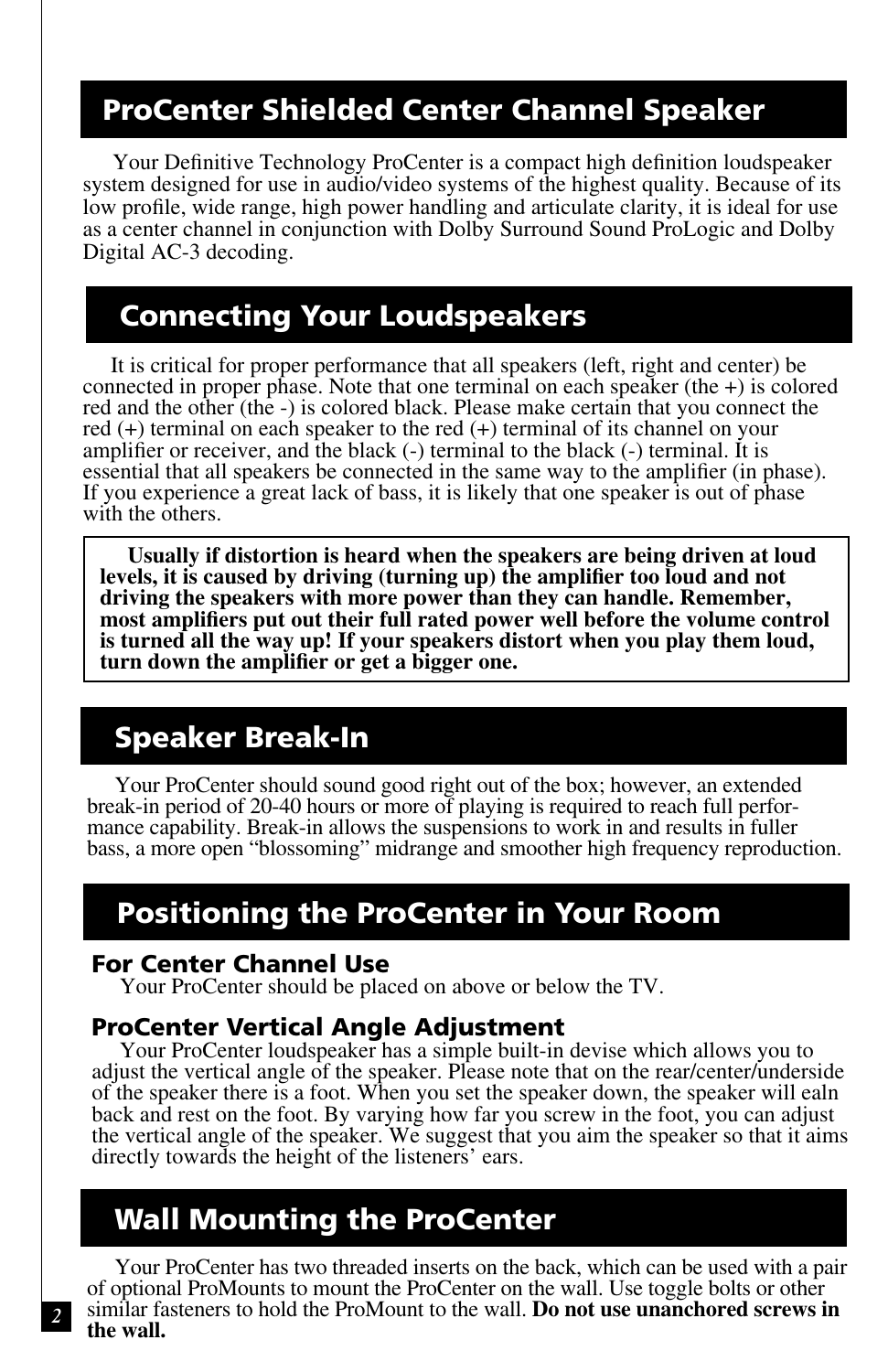#### **Setting the Center Channel Adjustment on Your Surround Sound Decoder**

If you are using a Dolby ProLogic Surround Sound decoder, use the "normal" (not wide) setting for the center channel.

If you are using a Dolby Digital AC-3 decoder, set the center channel bass management system setting to "Small."

Even though the ProCenter is a very wide range speaker with excellent dynamic range, our experience has indicated that these settings will give you the best overall performance from your system.

# **Technical Assistance**

It is our pleasure to offer assistance if you have any questions regarding your ProCenter or their set-up. Please contact your nearest Definitive Technology dealer or contact us directly at 410-363-7148.

#### **Specifications**

#### **ProCenter 1000 Specifications**

**Dimensions: Weight:** 8 lbs. each<br> **Frequency Response:** 47 Hz – 30 kHz **Frequency Response: Efficiency:** 90 dB **Driver Complement:** 

14<sup>3</sup>/<sub>4</sub>" W x 5" D x 5" H **Nominal Impedance:** Compatible with  $4 - 8$  ohm outputs. Two 4<sup>1</sup>/<sub>2</sub>" cast basket bass/midrange drivers coupled to two 41 /2" pressure-driven planar low-frequency radiators.<br>10 – 200 watts/channel

**Rec. Assoc. Ampl.:** 

#### **ProCenter 2000 Specifications**

**Dimensions:**<br>Weight: **Frequency Response: Efficiency:** 91 dB<br>**Nominal Impedance:** Comp. **Driver Complement:** 

/2" D x 6<sup>1</sup>/2" H 12 lbs. each<br>42 Hz – 30 kHz Compatible with  $4 - 8$  ohm outputs. Two  $5\frac{1}{4}$ " cast basket bass/midrange drivers coupled to two 51 /4" pressure-driven planar low-frequency radiators.

**Rec. Assoc. Ampl.:** 10 – 250 watts/channel

Specifications subject to change

**Visit us at www.definitivetech.com and learn about all our exciting products.**